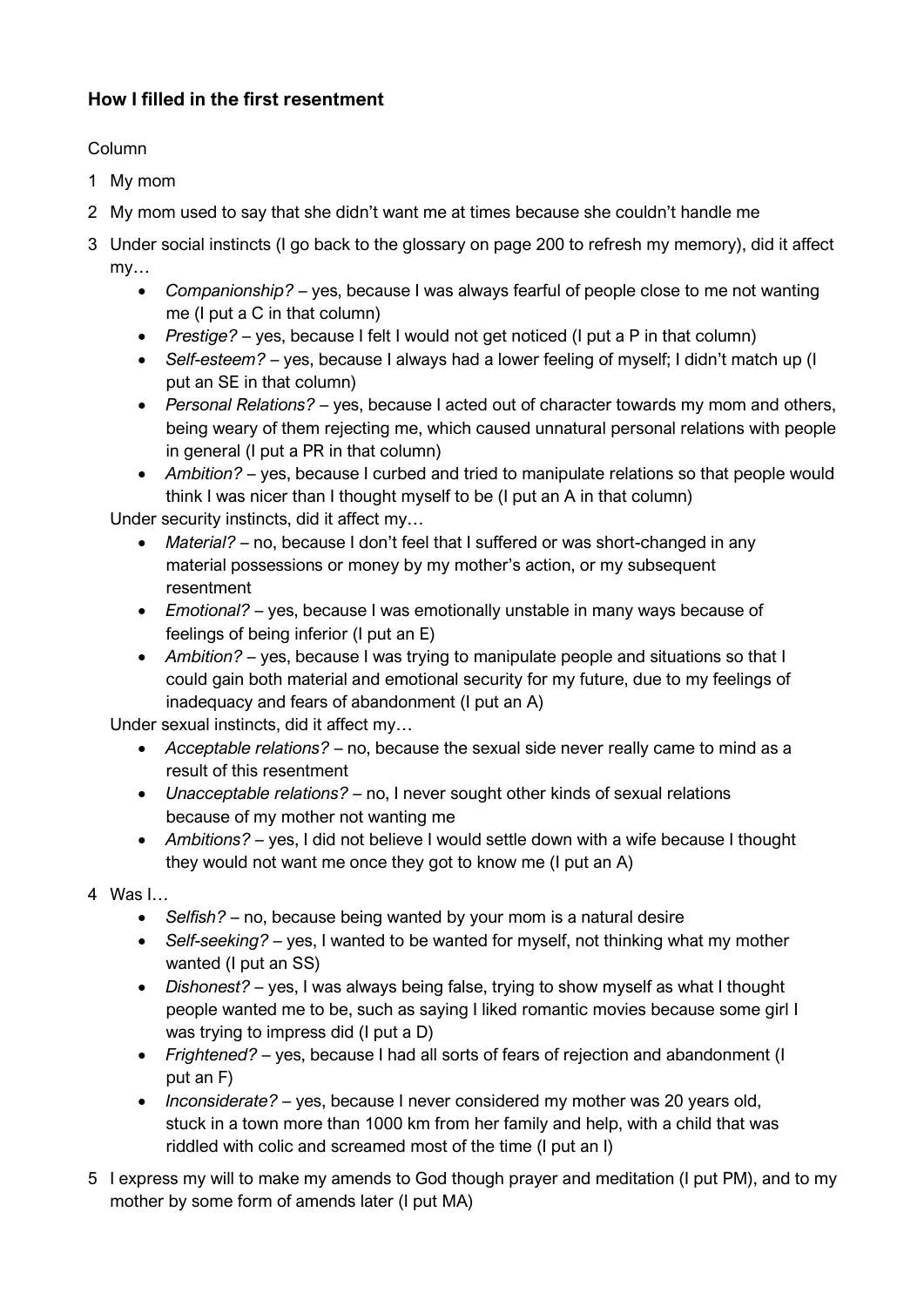| resentment<br>1. The                     | 2. The reason or cause                                                              |                                                                                                                                 | 3. The effect on me                                                           |                                                                                                                 | 4. My part                                                                                                          | 5. Future<br>action                                                          |
|------------------------------------------|-------------------------------------------------------------------------------------|---------------------------------------------------------------------------------------------------------------------------------|-------------------------------------------------------------------------------|-----------------------------------------------------------------------------------------------------------------|---------------------------------------------------------------------------------------------------------------------|------------------------------------------------------------------------------|
| am resentful<br>towards<br>$($ or at $)$ | am resentful because                                                                | personal relations (PR)<br>companionship (C),<br>My social instincts:<br>and ambitions (A)<br>self-esteem (SE)<br>prestige (P), | emotional (E),<br>ambitions (A)<br>material (M),<br>My security<br>instincts: | relations (UR) and<br>relations (AR),<br>unacceptable<br>ambitions (A)<br>acceptable<br>My sexual<br>instincts: | Was I selfish (S),<br>inconsiderate (I) in<br>self-seeking (SS),<br>frightened (F) or<br>dishonest (D),<br>any way? | I will pray<br>think (PM)<br>and make<br>meditate /<br>amends<br>(MA)<br>and |
| My mom                                   | She didn't want me as a<br>Vqeq                                                     | C, P, SE, PR & A                                                                                                                | $E \& A$                                                                      | ⋖                                                                                                               | SS, D, F & I                                                                                                        | PM & MA                                                                      |
| Girl from<br>England                     | Broke up with me and left<br>for England the next day                               | C, P, SE, PR & A                                                                                                                | $E \& A$                                                                      | AR, AU & A                                                                                                      | S, SS, F &                                                                                                          | PM & MA                                                                      |
| Education<br>system                      | grants for tertiary education<br>They don't have proper                             | P, SE & A                                                                                                                       | M, E & A                                                                      |                                                                                                                 | $SS$ , $F$ &                                                                                                        | Μd                                                                           |
| God / deity                              | the rules but had no choice<br>He's the boss, I must follow<br>in being born or not | P & A                                                                                                                           | <b>M&amp;A</b>                                                                | UR & A                                                                                                          | S, SS, F &                                                                                                          | Μd                                                                           |
|                                          |                                                                                     |                                                                                                                                 |                                                                               |                                                                                                                 |                                                                                                                     |                                                                              |

Personal Example of My Resentments Inventory Worksheet **Personal Example of My Resentments Inventory Worksheet**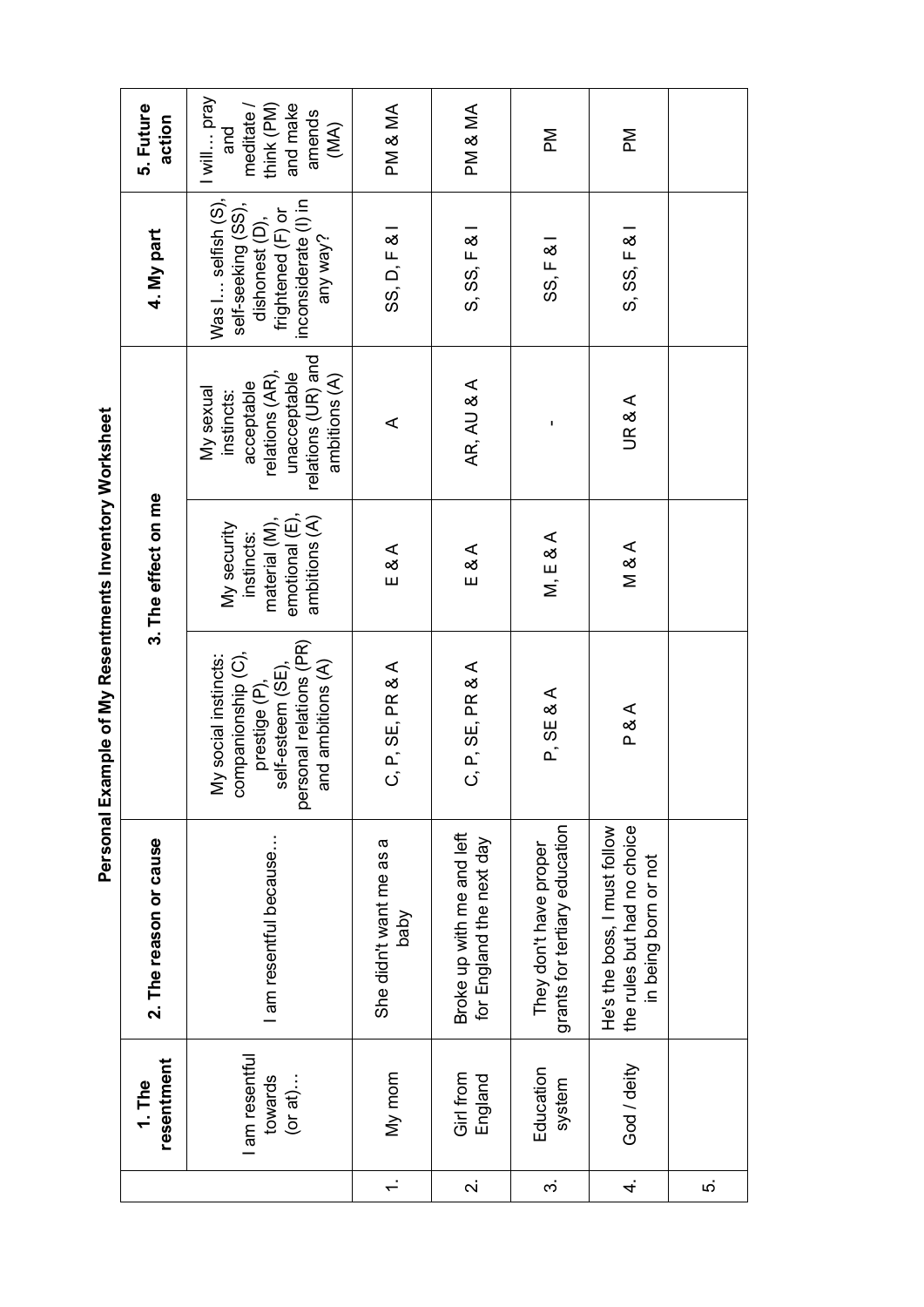## **How I filled in the first fear**

Column

- 1 Spiders
- 2 I've heard of spider bites and what they can do to people if the spider is poisonous enough, but I've never actually been bitten. I have seen pictures of bites that have rotted the flesh away. I come over cold and sweaty when I see spiders on the nature programs on television. I had an experience in the bush-veld, where I was doing a conservation practical on random animal counts and went under a low thorn tree. I walked into a thick neon yellow spider web, which pulled this neon blue spider onto my face; it was about the size of my palm. It ran off my face, down my neck and onto my shoulder, where I was able to flick it off. I was finished! I went cold and felt faint. I had nightmares for years afterwards. My logic tells me that nothing will really happen, but I cannot deal with it.
- 3 I realize that spiders are one of God's creations and that I really do not trust Him much if I think that He could not protect me from a little spider. I need to prepare myself to have Him remove this fear, so I put down PM for prayer and meditation.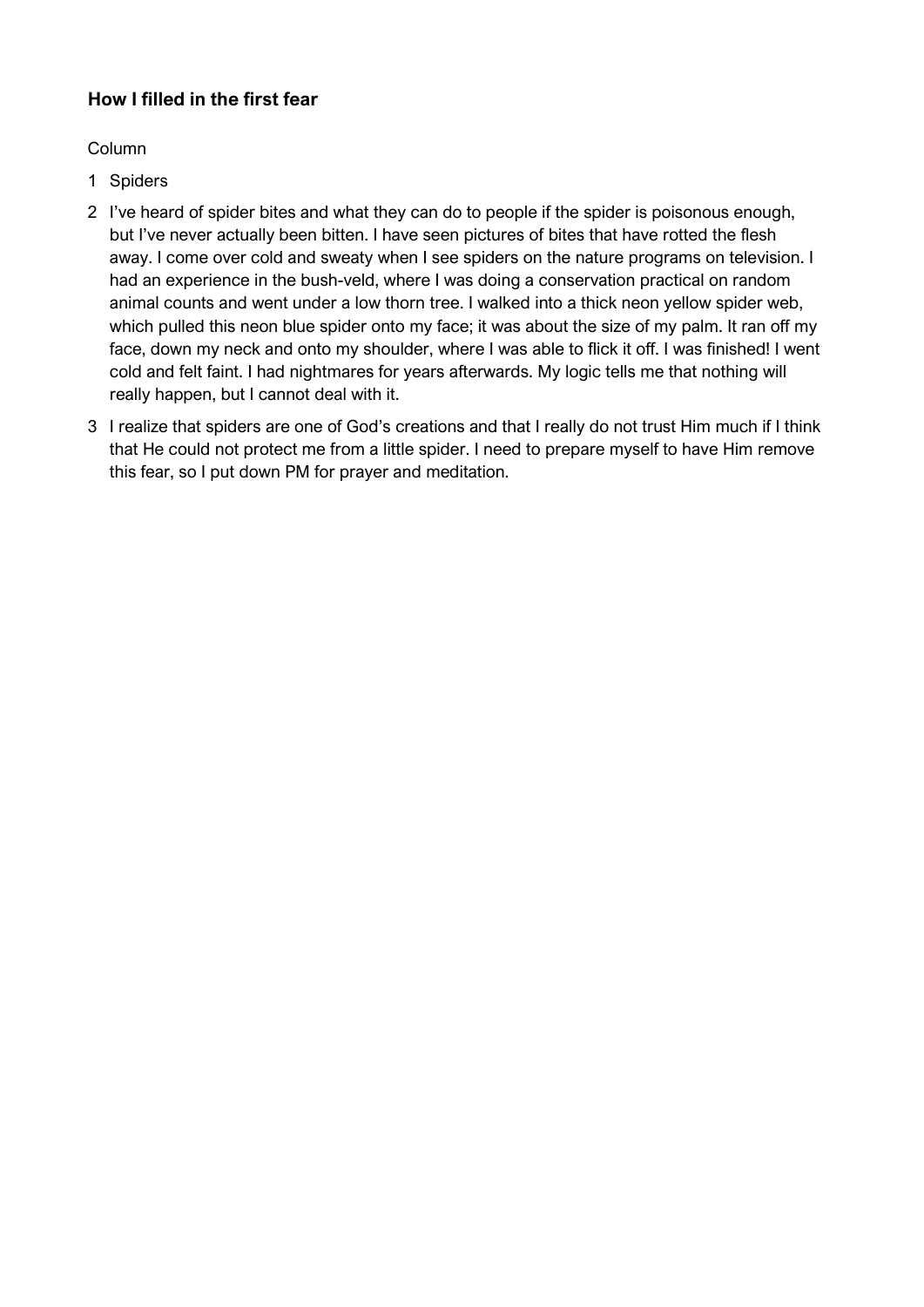|                                                  | 3. Future action       | I will  pray and meditate / think (PM) | $\mathbb{N}$                                                      | $\mathbb{N}$                                                          | $\mathbb{N}$                                                              | $\mathbb{N}$                                                                 |     |
|--------------------------------------------------|------------------------|----------------------------------------|-------------------------------------------------------------------|-----------------------------------------------------------------------|---------------------------------------------------------------------------|------------------------------------------------------------------------------|-----|
| Personal Example of My Fears Inventory Worksheet | 2. The reason or cause | I am fearful because                   | Their speed, their creepiness and they bite and could have poison | think that people will ignore me or laugh at me<br>I am scared when I | I am scared that those I love too much might one day just up and leave me | I am scared I don't 'make the grade' and end up in hell for eternity one day |     |
|                                                  | 1. The fear            | I am fearful of                        | Spiders                                                           | Rejection                                                             | Abandonment                                                               | $\overline{\overline{e}}$                                                    |     |
|                                                  |                        |                                        | $\div$                                                            | $\overline{\mathcal{N}}$                                              | $\vec{3}$                                                                 | 4.                                                                           | ιó. |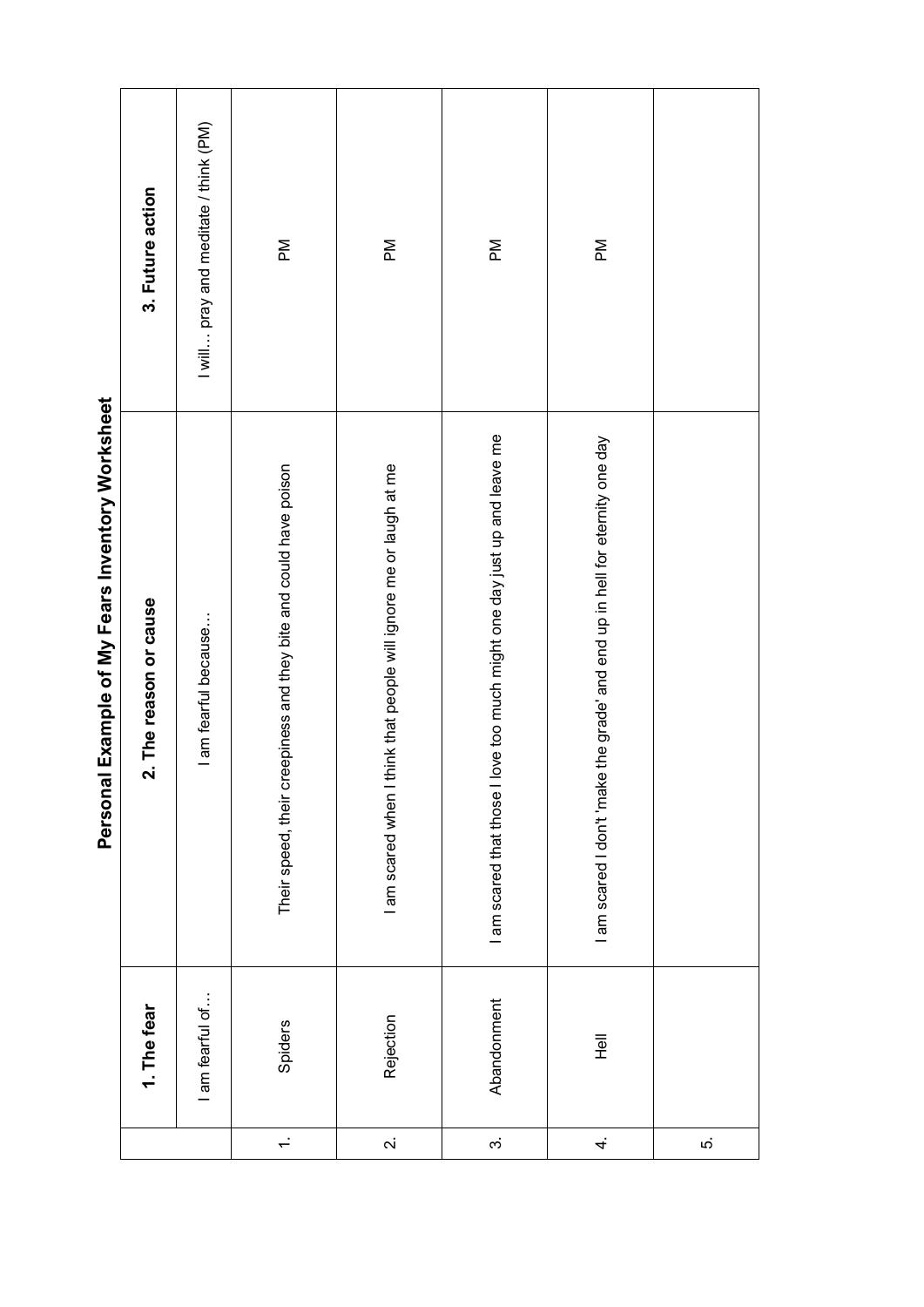## **How I filled in the fourth harm**

#### Column

- 1 Bricklayer
- 2 In the construction industry, soiling another man's reputation can leave him without work and bankrupt. It is one thing to be asked about the quality of an artisan's work and be honest, but quite another thing when you make it your mission to 'get the guy'; I believe that you are then playing God. I know that he lost work because of my explicit intention of hurting him.
- 3 Was I…
	- *Selfish?* yes, because I had no thought of the difficulties he might be experiencing (I put an S)
	- *Self-seeking?* yes, I wanted the work done exactly my way with no room for any deviation (I put an SS)
	- *Dishonest?* yes, I made him seem much worse than he probably was. I used statements like, "He's the worst bricklayer I've ever worked with." (I put a D)
	- *Frightened?* no, because I didn't care what he said or thought; I never even thought about his reaction
	- *Inconsiderate?* yes, because I never considered any scenario as to why he couldn't keep up with the building program. If I think about it now, he could have had labour issues, transport problems, personal hassles at home; I never bothered to ask or listen (I put an I)
- 4 As it is a harm I have done, I will want to make amends to God, which will restore my relationship with Him. I am willing to make amends with the harmed party, which will either restore my relationship with them, or at least clear my side of the street. That is why I will always put PM and MA under harms.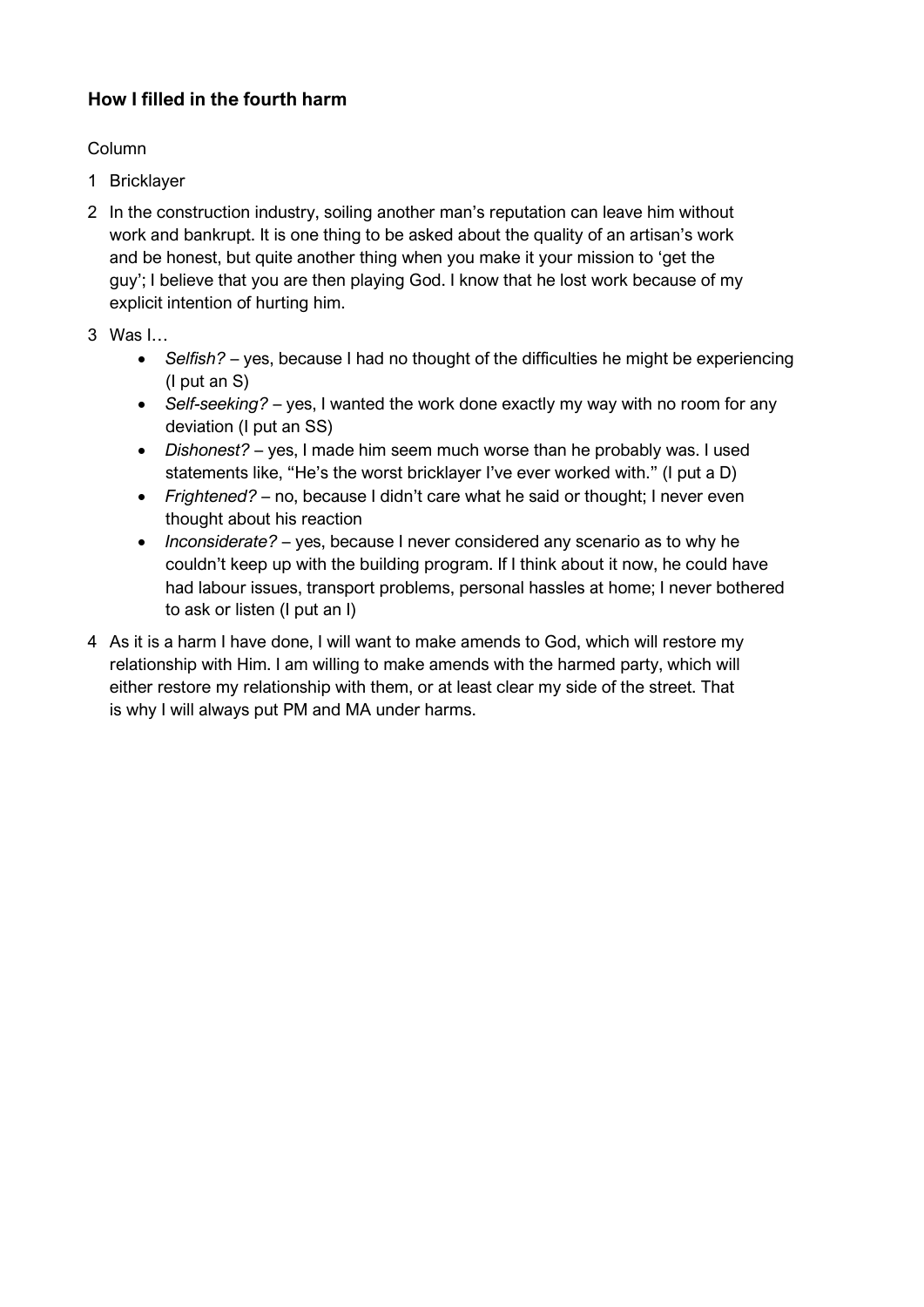| My Harms Inventory Worksheet (Sexual and Non-sexual)<br>Personal Example of | 4. Future action<br>3. My part that caused the<br>harm<br>2. How I harmed | pray and meditate / think (PM)<br>and make amends (MA)<br>$\overline{\mathsf{Will}}$<br>selfish (S), self-seeking (SS),<br>dishonest (D), frightened (F)<br>or inconsiderate (I)?<br>Was I<br>What did I do?<br>I<br>I harmed | PM & MA<br>S, SS, D, F & I<br>Swore at her, heaped guilt and blame on her. | PM & MA<br>$S, SSS$ & I<br>Slept with her, with no thought of her feelings or need | PM & MA<br>S, D, 8<br>Threw rocks through as many windows as possible | PM & MA<br>S, SS, D &<br>Bad-mouthed his name to all other contractors |   |
|-----------------------------------------------------------------------------|---------------------------------------------------------------------------|-------------------------------------------------------------------------------------------------------------------------------------------------------------------------------------------------------------------------------|----------------------------------------------------------------------------|------------------------------------------------------------------------------------|-----------------------------------------------------------------------|------------------------------------------------------------------------|---|
|                                                                             | 1. The harm                                                               | Whom did I harm?                                                                                                                                                                                                              | My mom - NSX                                                               | $Ex\text{-}girffriend - SX$                                                        | Old school - NSX                                                      | Bricklayer - NSX                                                       |   |
|                                                                             |                                                                           |                                                                                                                                                                                                                               | $\div$                                                                     | $\dot{\mathsf{N}}$                                                                 | $\dot{\infty}$                                                        | 4.                                                                     | ċ |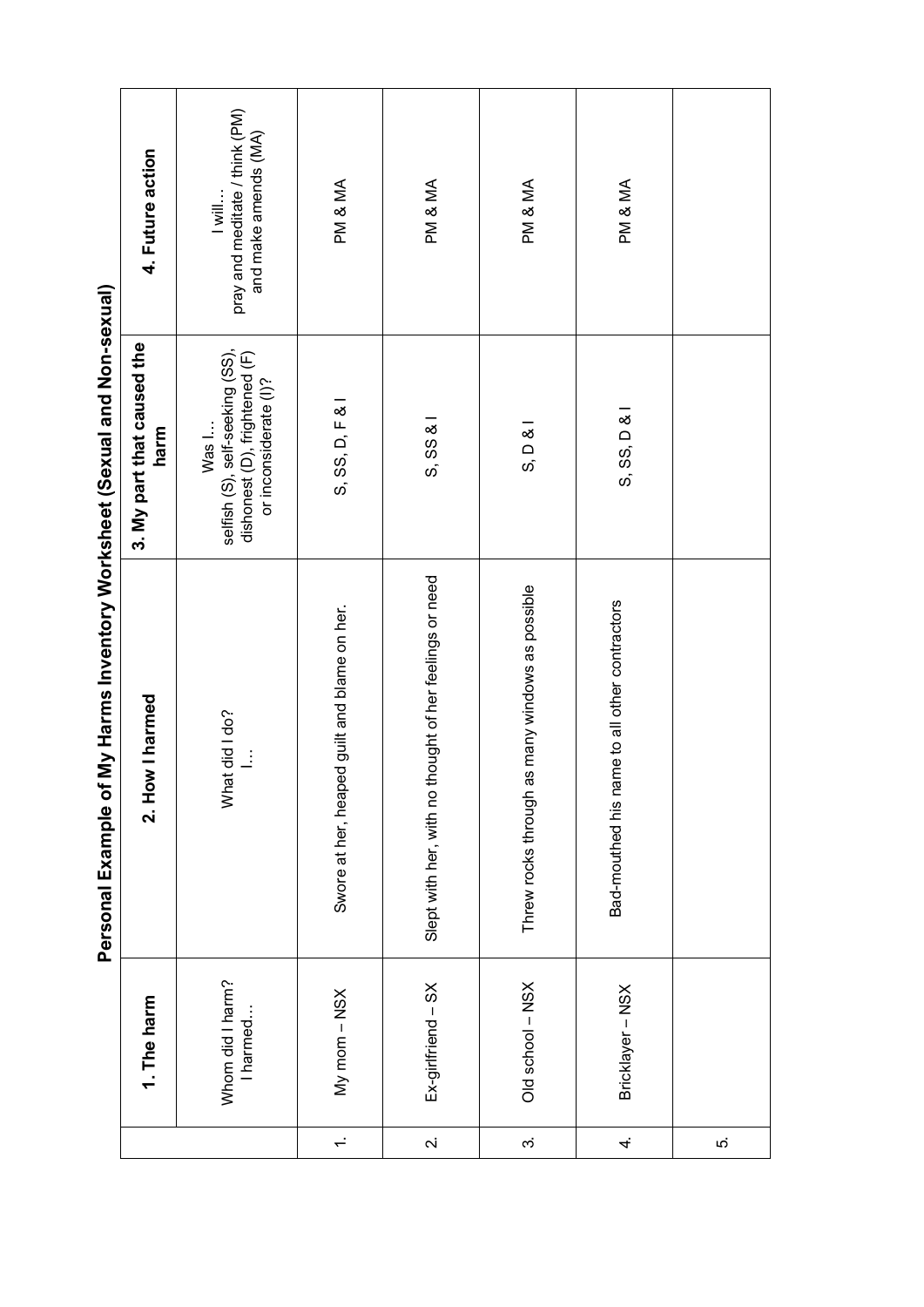## **How I filled in the third good quality**

#### Column

- 1 Comical
- 2 I have always had a good sense of humour, and I used to like telling myself that it is because I liked to make people laugh. But after analysing the situation properly, I realized that when people didn't find me funny or ignored me, I used to feel incredibly hurt and upset. This allowed me to understand that I was only seeking attention and had little or no regard for other people's wellbeing or making them happy.
- 3 My true motive is the 'Wrong' moral standard. As I've mentioned in Chapter 2, any motive that is primarily for the benefit of self is wrong. The ultimate motive is out of love for God, but by helping or benefiting someone else, we are showing God's love to others and this pleases Him. My primary concern was for my interests and feeding my own ego. I was selfseeking, not really interested in whether others were really happy or not.
- 4 I will pray and meditate, so I put PM in the column. I will ask God for forgiveness for my selfseeking motive and ask Him to instil a new moral standard in my life, whereby I do things for the benefit of others, so that ultimately His glory might shine. I realize this will not necessarily change overnight, so I will continue to pray this prayer until there is a genuine change.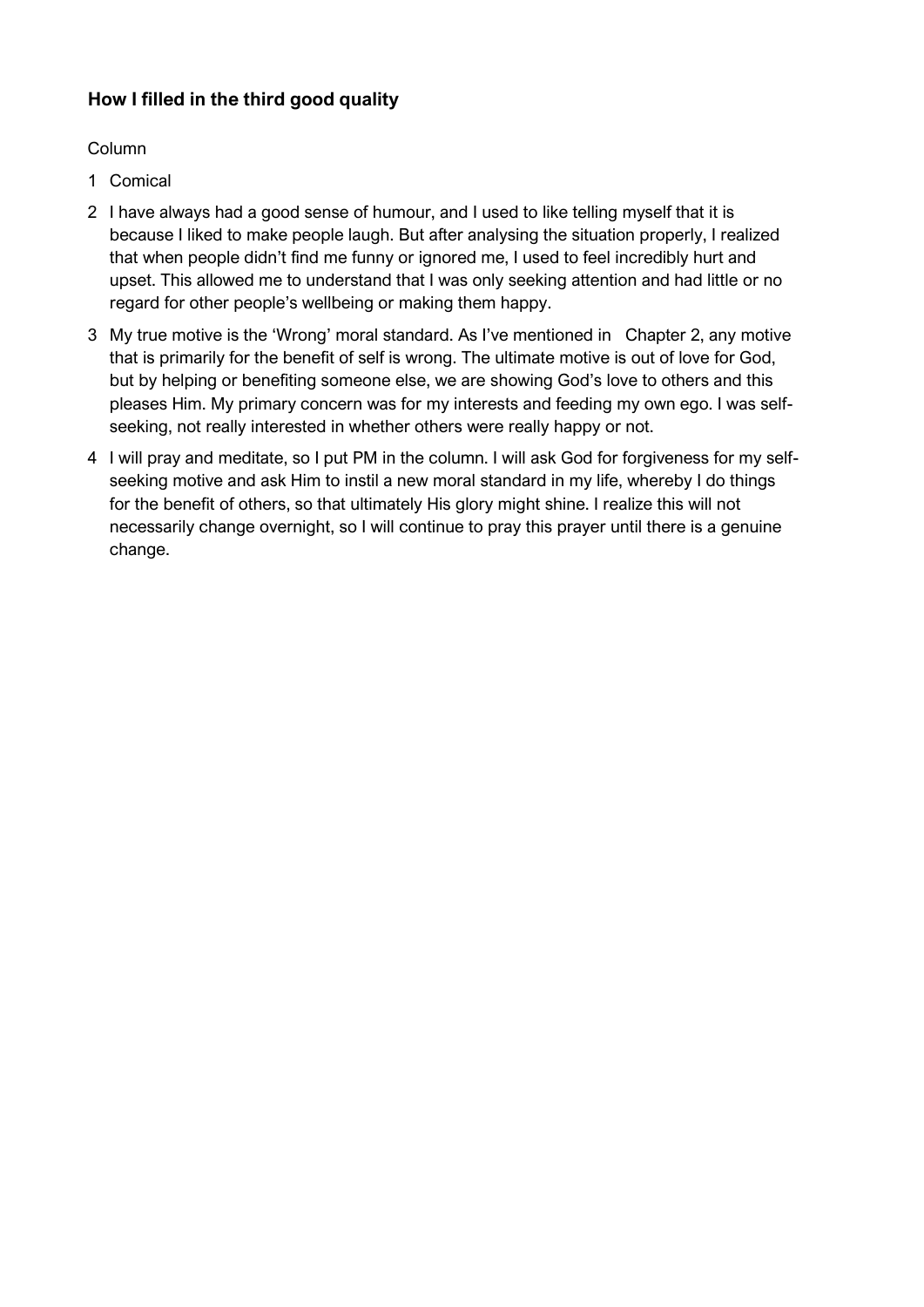|                         |                                    | Personal Example of My Good Qualities Inventory Worksheet           |                                                                 |                                                                             |
|-------------------------|------------------------------------|---------------------------------------------------------------------|-----------------------------------------------------------------|-----------------------------------------------------------------------------|
|                         | 1. The good quality                | 2. Motive                                                           | 3. Quality of the motive                                        | 4. Future action                                                            |
|                         | What are my good qualities?<br>lam | What is my reason?<br>l am, because                                 | What was my moral standard in<br>Right or Wrong<br>this motive? | or pray and thank God (PT)<br>pray and meditate /<br>think (PM)<br>$ $ will |
| $\div$                  | Honest                             | Scared of being caught and looking stupid.                          | Wrong - Self-conscious                                          | $\mathbb{R}$                                                                |
| $\overline{\mathbf{v}}$ | Fair                               | I believe in "do unto others as you would have done<br>to you"      | Wrong - Self-interest                                           | $\mathbb{R}$                                                                |
| $\dot{\infty}$          | Comical                            | like me and focus attention on me<br>I want people to               | Wrong - Self-seeking                                            | $\mathbb{R}$                                                                |
| 4.                      | Punctual                           | feels to have to wait for someone<br>I know how it                  | Right - Considerate                                             | 눕                                                                           |
| ś,                      | Methodical                         | People don't struggle later when you've done it right<br>first time | Right - Helpful                                                 | ኴ                                                                           |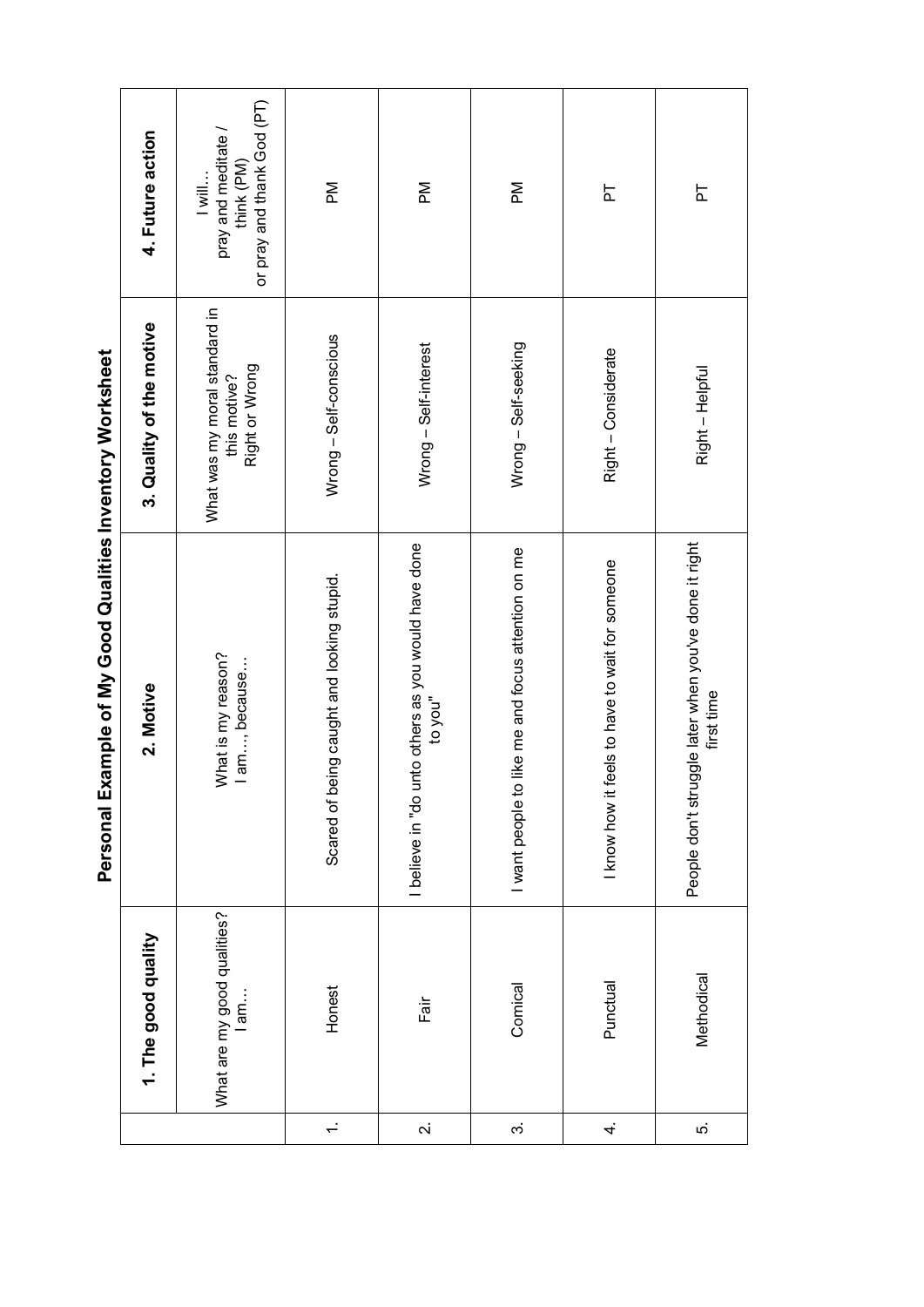| when done<br>Check                                                                |        |                   |            |            |
|-----------------------------------------------------------------------------------|--------|-------------------|------------|------------|
| No direct<br>contact                                                              |        |                   |            |            |
| Immediate amends (Ι) or deferred<br>amends (D – put approximate time and<br>date) |        |                   |            |            |
| and meditation<br>Prayer <sub>i</sub>                                             |        |                   |            |            |
| Name of the party harmed                                                          | My mom | Girl from England | Old school | Bricklayer |

Personal Example of My Amends Worksheet **Personal Example of My Amends Worksheet** The first 2 names in the first column were taken from my example Step 4 Resentments worksheet and the second 2 from my Harms worksheet The first 2 names in the first column were taken from my example Step 4 Resentments worksheet and the second 2 from my Harms worksheet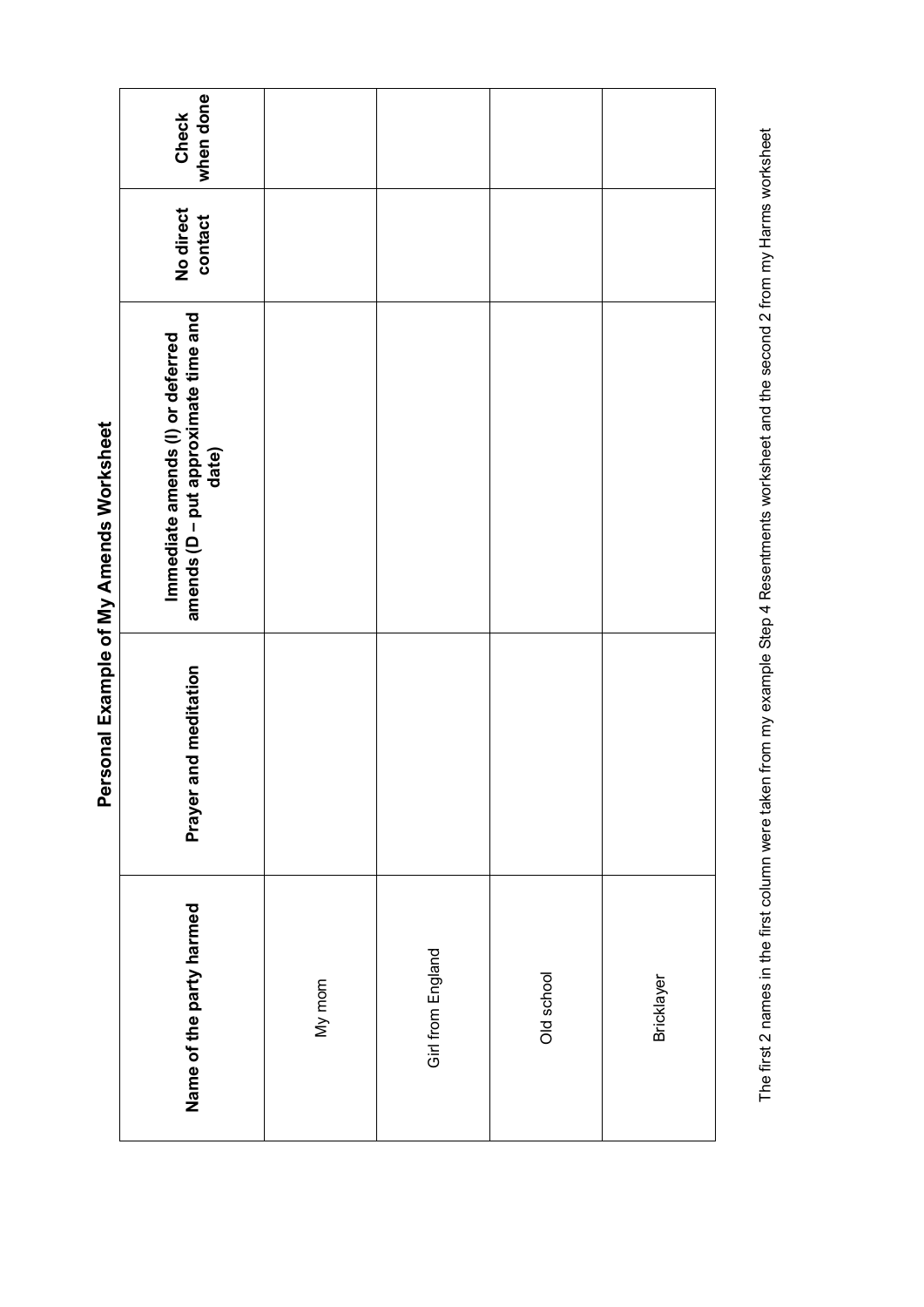#### **How I filled in the Amends worksheet**

#### Column

Prayer and I tick all the harms, under the 'Prayer and meditation' column, because we should **Meditation** always pray and think before we do anything. My main harm was always to the Lord, and I want to restore my relationship with Him. After praying, I spend a bit of time thinking over the harm, and just leave time for God to speak to me. He normally does this through thoughts, and I gain clarity of understanding.

Immediate amends (I) *My mom* – it is an immediate and direct amends, because she is close by and I want to make restitution (restore our relationship).

or deferred *Girl from England* – I am married and she might be too. I do not want to make any

amends (D) direct contact with her, as this could cause complications in both our relationships. I therefore put N/A (not applicable).

> *Old school* – My old school is in another province and the teachers there are not the ones who were there when I was there, so I will write a letter. I will do it in November this year when my work is winding down.

> *Bricklayer* – I will see him at work tomorrow, and will make an appointment with him at 4pm when the workers are packing up, and make my amends.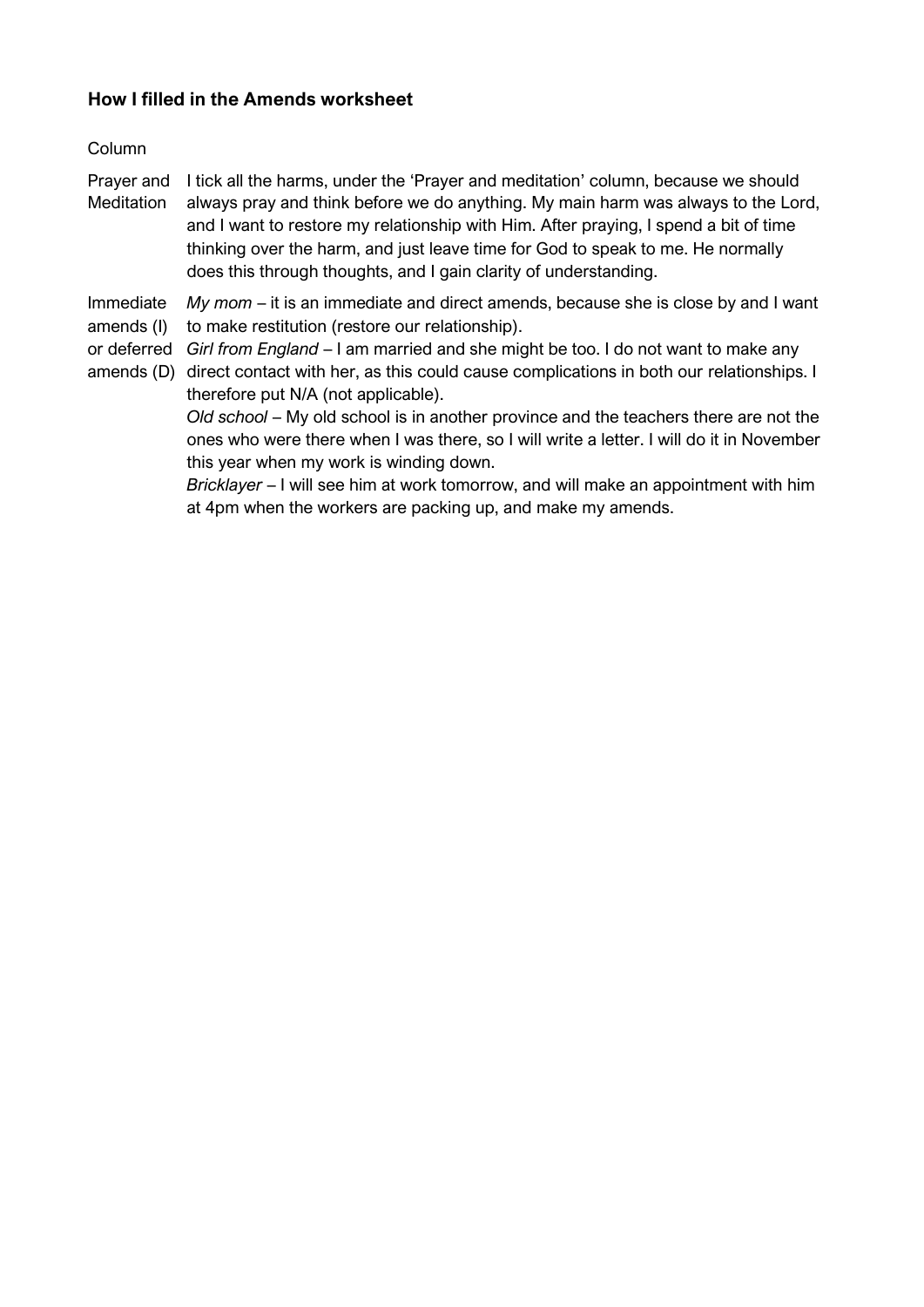|                                         | Check when<br>done                                                             |                 |                   |                        |                 |
|-----------------------------------------|--------------------------------------------------------------------------------|-----------------|-------------------|------------------------|-----------------|
|                                         | No direct<br>contact                                                           |                 |                   |                        |                 |
| Personal Example of My Amends Worksheet | Immediate amends (I) or deferred amends<br>(D - put approximate time and date) | $1 -$ immediate | $\lessgtr$        | D - December this year | D-Tomorrow, 4pm |
|                                         | Prayer and meditation                                                          |                 |                   |                        |                 |
|                                         | Name of the party harmed                                                       | My mom          | Girl from England | Old school             | Bricklayer      |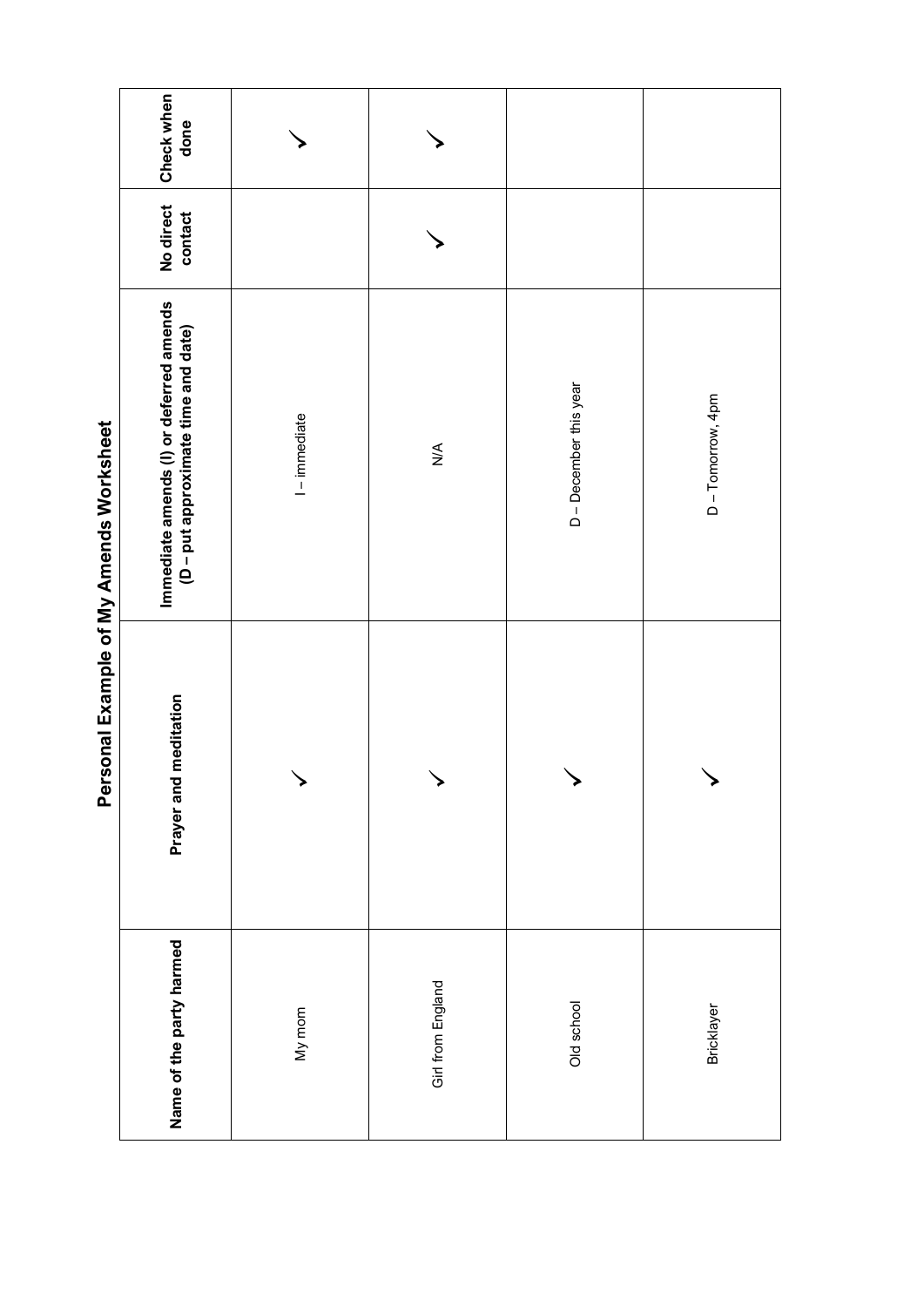# **How I filled in the first entry on the Personal Inventory worksheet**

| Do I have<br>resentment?       | Yes – he disobeyed the rules of the road and could have caused an<br>accident and harm (I tick the box)                                                                                                                                                                                                                                                                                                                                                                                                                                                                                                                                                                                                            |
|--------------------------------|--------------------------------------------------------------------------------------------------------------------------------------------------------------------------------------------------------------------------------------------------------------------------------------------------------------------------------------------------------------------------------------------------------------------------------------------------------------------------------------------------------------------------------------------------------------------------------------------------------------------------------------------------------------------------------------------------------------------|
| Have I harmed?                 | Yes - I verbally abused him (I tick the box)                                                                                                                                                                                                                                                                                                                                                                                                                                                                                                                                                                                                                                                                       |
| Was I selfish?                 | No – I was not thinking of myself                                                                                                                                                                                                                                                                                                                                                                                                                                                                                                                                                                                                                                                                                  |
| Was I self-seeking?            | Yes – I wanted him not to inconvenience me (I tick the box)                                                                                                                                                                                                                                                                                                                                                                                                                                                                                                                                                                                                                                                        |
| Was I dishonest?               | No – there was no proper interaction                                                                                                                                                                                                                                                                                                                                                                                                                                                                                                                                                                                                                                                                               |
| Was I frightened?              | Yes - very frightened as I nearly drove into him (I tick the box)                                                                                                                                                                                                                                                                                                                                                                                                                                                                                                                                                                                                                                                  |
| Was I inconsiderate?           | Yes - I never considered anything of what might be going on in his life<br>that may have caused him to do what he did (I tick the box)                                                                                                                                                                                                                                                                                                                                                                                                                                                                                                                                                                             |
| Do I need to make<br>amends?   | No – it is impractical to do so in the middle of the traffic. If I could, I would<br>say something like, "In my recent dealings with you, I was self-seeking,<br>frightened and inconsiderate, and I might have harmed you with my<br>verbal abuse. I just want to say that I am truly sorry for this."                                                                                                                                                                                                                                                                                                                                                                                                            |
| I need to pray and<br>meditate | Not optional, as I need to restore my relationship with God. I pray<br>something like, "Dear heavenly Father, I come to you to confess that I<br>have been self-seeking, frightened and inconsiderate, and this has led me<br>to verbally abuse one of your creations. I ask you to forgive me for<br>possibly hurting that taxi driver, and I ask that you bless him with all the<br>grace and blessings you give me. Lord, please heal his hurt, and I ask that<br>you restore my relationship with you. I ask, Holy Spirit, for the guidance<br>and strength to hand these shortcomings over to you, as I know I cannot<br>change these things in myself; but you can. I ask this all in Jesus' name.<br>Amen." |